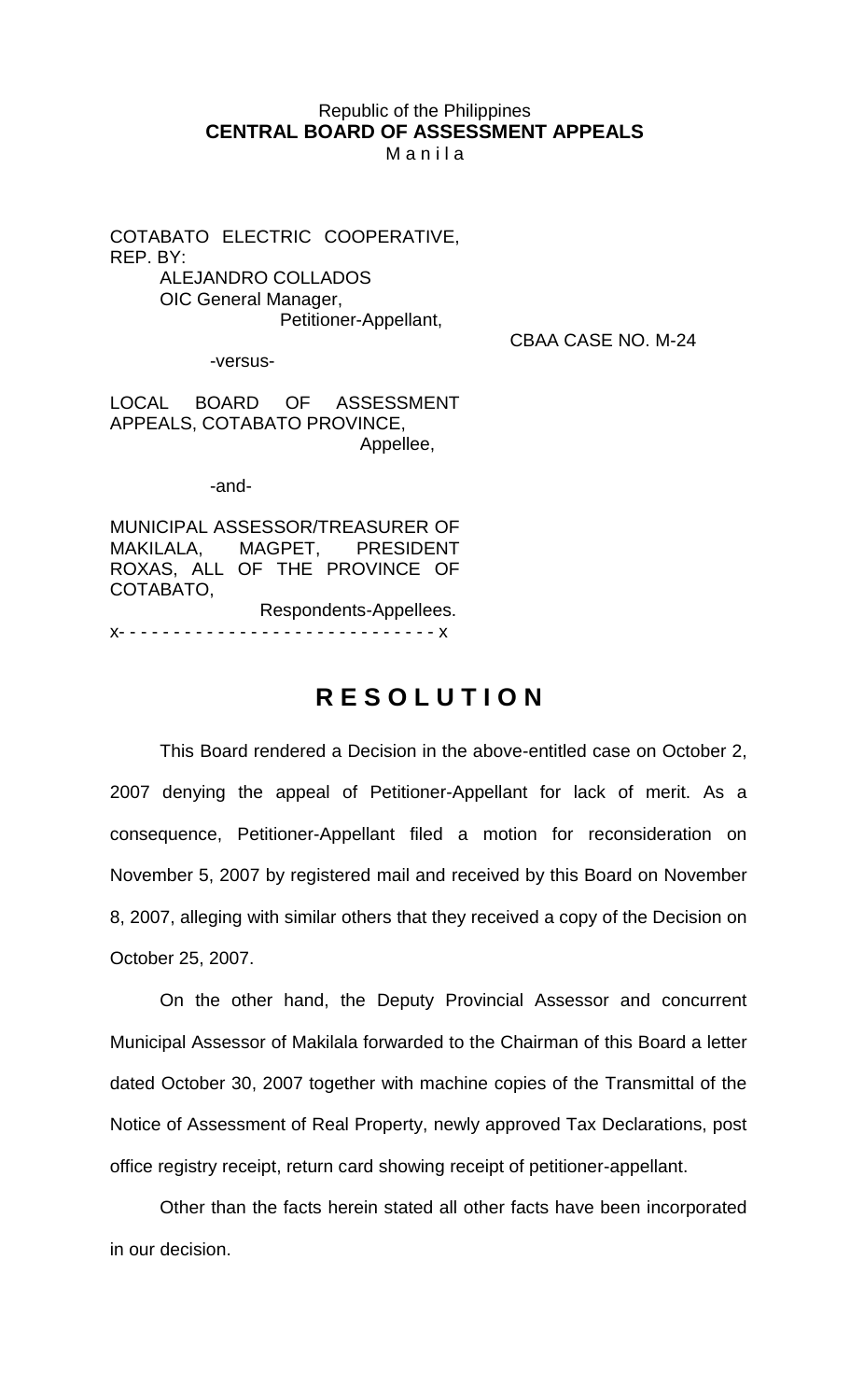Verily, this Board regrets to note the letter of the Deputy Provincial Assessor and concurrent Municipal Assessor of Makilalal, with enclosures, as set of facts which should have been presented at the Local Board below and **through counsel**. These are evidentiary matters which could have been appropriately presented at the trial stage.

Nonetheless, the core of the first issue is whether the appeal to the LBAA conformed to the requirements of Section 226 of R.A. 7160 and Article 317 of its Implementing Rules and Regulations of the same Act which require a notice of assessment. Such notice to be sufficient in form and substance should have **forewarned** the taxpayer of the consequences of non-compliance and should have **informed** them of their rights available in the event they are not satisfied with the assessment. The subject notice of assessment, unfortunately, is not what is contemplated by the law.

Anent the subject of this motion which petitioner-appellant seeks to reconsider, that is, whether steel towers, electric poles, transmission lines and transformers are real properties or personal properties classified as realty for purposes of taxation.

A perusal of the motion for reconsideration, however, would reveal it was not properly served or that it was not served at all to the respondents-appellees, either by registered mail or by personal service, as required by the Rules of Court as being suppletory to the rules of procedure before this Board. Section 13, Rule 13 of the 1997 Rules of Civil Procedure requires proof of either personal service or service by registered mail which we quote, THUS:

"Section 13. Proof of Service. – Proof of personal service shall consist of a written admission of the party served, or the official return of the server, or the affidavit of the party serving, containing a full statement of the date, place and manner of service. If the service is by ordinary mail, proof thereof shall consist of an affidavit of the person mailing of facts showing compliance with Section 7 of this Rule. If service is made of registered mail, proof shall be made by such affidavit and the registry receipt issued by the mailing office. The registry return card shall be filed immediately upon its receipt by the sender, or in lieu thereof the unclaimed letter together with the certified or sworn copy of the notice given by the postmaster to the addressee."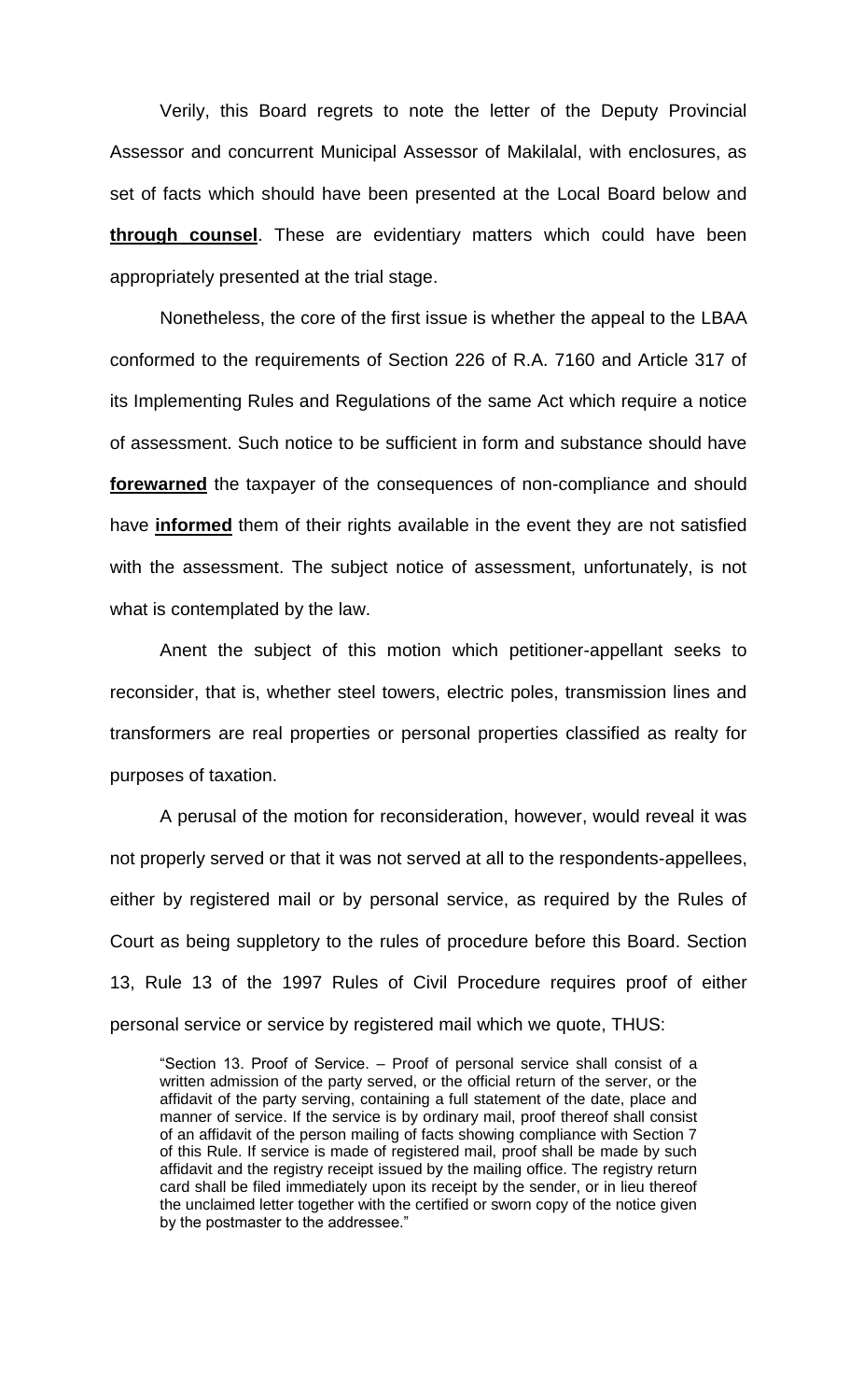Although the said motion for reconsideration contained a certain Mely Pinion's proof of service, subscribed and sworn to before notary public, Henry Y. Mudanza, counsel of the petitioner-appellant, it is, however, unfilled and unsigned. The proof of service neither contained a full statement of the date, place and manner of service, or the registry receipt issued by the mailing office.

The Rules of Procedure Before this Board do not specifically provide for proof of service. So in its absence, the pertinent provisions of the Revised Rules of Court may be applied in suppletory character and in effect in all proceedings without strictly adhering to the technical rules of evidence (Section 3, Rule I). But we cannot altogether discard the rules when it will distort substantial rights of the other party to refute the allegations contained therein. Otherwise, we are putting in mockery their constitutional right to procedural due process.

Thus, "procedural rules are not, however, to be disdained as mere technicalities that may be ignored at will to suit the convenience of a party. Adjective law is important in insuring the effective enforcement of substantive rights by providing for a system under which suitors may be heard in peaceful confrontation before a judge whose authority they acknowledge. x x x" (Santos vs. Court of Appeal, G.R. No. 92862, July 4, 1991, 198, SCRA 806, cited in Herrera, Remedial Law, 2000 Ed., p. 277 as we quoted in CBAA Case No. V-20, Mrs. Concordia Prisno vs. LBAA of Tacloban City and City Assessor of Tacloban City, June 1, 2004)

Moreover, this Board finds the arguments herein raised by the petitionerappellant have been squarely elucidated in the Decision dated October 2, 2007 and this Board does not find any compelling reason to reverse or modify said decision.

WHEREFORE, premises considered, the motion for reconsideration of petitioner-appellant is hereby DENIED for lack of merit.

SO ORDERED.